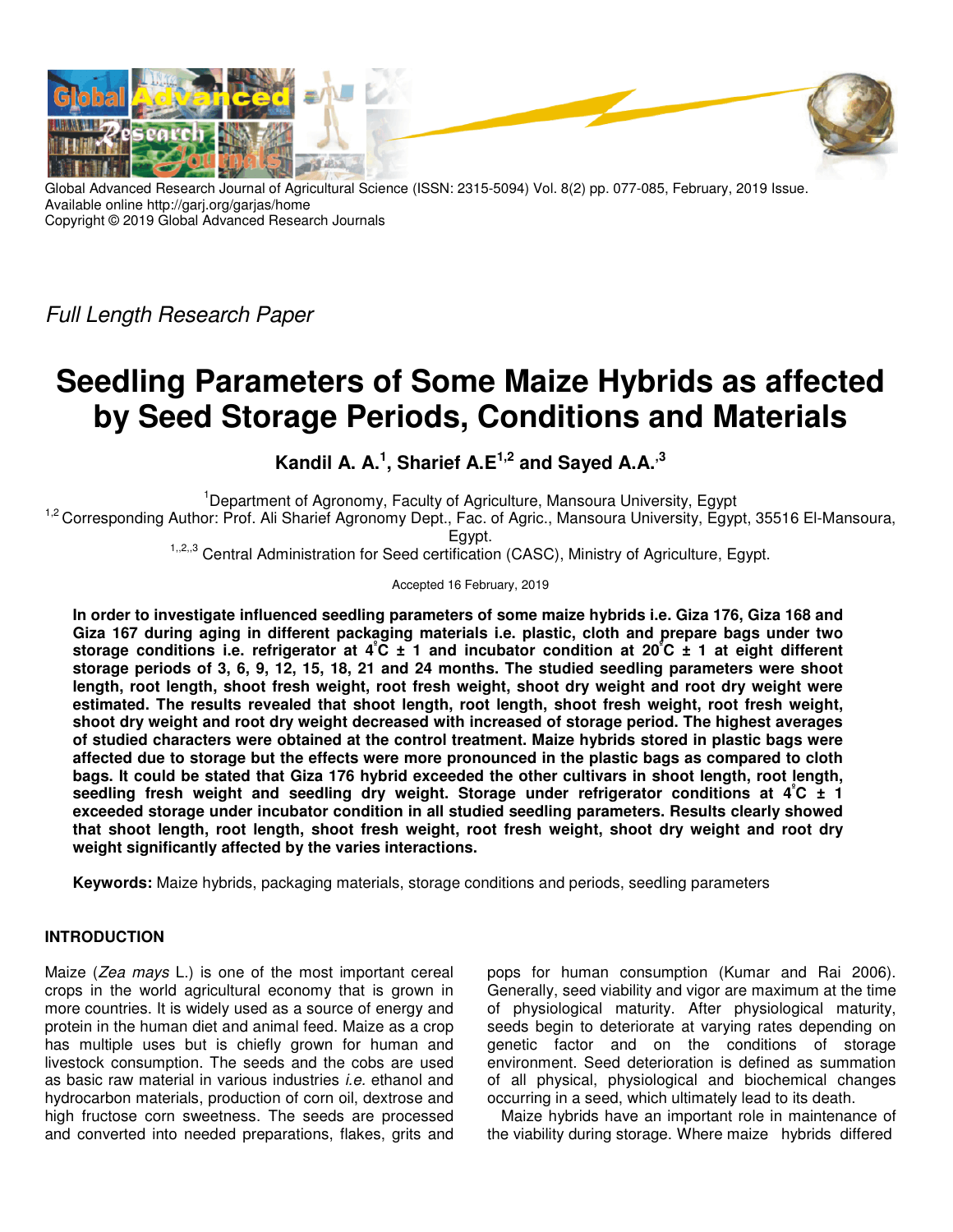significantly in germination percentage and other viability characters during storage in this connection (Rai et al., 2011), observed that ageing treatments affected the seedling characters i.e. root length, shoot length, seedling length, seedling dry weight, and vigour index I and II of the treated sets. Germination percentage and seedling characters were found to be maximum in the control set of CM-138, as compared with the CM-142. Root and shoot length, seedling fresh and dry weight and seedling vigor index significantly affected by studFied cultivars. Results showed that Giza 111 exceeded the other cultivars in root length, shoot length and seedling vigor index. Giza 22 and Giza 21 cultivars exceeded the other cultivars in root/ shoot ratio. Giza 35 exceeded other cultivars in seedling dry and fresh weight (Kandil et al., 2013). There has been a linear reduction on physiological quality for hybrids P30F53H and DKB 240Y for both initial vigor levels. Hybrids P30F53H Medium and high vigor levels presented reductions of the percentage of normal seedlings for each day of seed storage. In hybrid DKB 240Y, vigor reduction was markedly observed (Dan et al., 2014). There was significant difference on, fresh weight of shoot and root within and among stored hybrids of maize seeds i.e. CML-395, CML-202, 142-1-e and A-7033. The result showed that as seed stored longer duration resulted in low weight of seedling traits (Belay et al., 2017).

Temperature and relative humidity are most important variable factors for storage, influenced seed conditions which lead to the changes in seed quality. In addition, seed hybrids influenced and determined climate in the storage. Decrease in vigour was much greater for seeds kept at 40 °C than at 25 °C. On the other hand, seeds kept at 4 °C, did not show significant changes in vigour (Strelec et al., 2010). There was a significant effect of storage conditions on the average of root length, shoot length, seedling fresh weight and seedling vigor index. The results showed that the storage under refrigerator conditions at 10  $^{\circ}$ C  $\pm$  1 exceeded storage under ambient conditions in root length, shoot length and seedling fresh and dry weight and seedling vigor index (Kandil et al., 2013). Storage of maize grain in cold conditions (10  $\degree$ C) caused a significant increase in kernel weight comparing with storage in room conditions  $(25 + 2 \degree C)$  (Shabana et al., 2015). Storage at 10 °C did not prevent the deterioration of maize seeds but was more effective at preserving the quality of the seed compared with storage at room temperature. A significant difference was observed between the two storage conditions (10 °C and room temperature) (Stefanello et al., 2015).

Packaging containers significantly affected viability and seedling vigor. Using package materials for storing maize hybrids seed is important to maintenance of high seed viability and vigour from the harvest to planting. In this respect (Mettananda et al., 2001), studied the effect of different packing materials i.e. poly-sacks, white polythene and clear polythene on seed viability. Results showed that

lowest storability was recorded from seeds stored in polysacks whereas the highest storability was from seeds packed in clear polythene. The effect of storage containers i.e., dole, earthen pitcher, tin container, polyethylene bag and refrigerator (10 $^{\circ}$ C) on soared seed. Among these types of storage container used, refrigerator appeared to be the best container to store seeds, which was followed by polyethylene bag and tin container (Malaker et al., 2008). Seeds stored in airtight bags maintaining viability and vigour so it had higher vigour and viability than those in gunny bags (Wambugu et al., 2009). Seed stored in aluminum and polyester bags showed high seedling length and seedling dry weight compared with plastic and clothes bags (Naguib et al., 2011). **A** reduction in germination percentage, root length, shoot length, seedling length, seedling dry weight, vigour index was recorded after ageing treatments in both packages (Rai et al., 2011). While, seed stored in jute bags gives better performance in the comparison of seeds stored in plastic bags. Root and shoot length, seedling fresh and dry weight and seedling vigor index significantly affected by storage package. Results indicated that cultivars stored in plastic bags were affected due to storage but the effects were more pronounced in the plastic bags as compared to cloth bags (Kandil et al., 2013). **A** significant difference due to vigour due to storage containers. The reduction in seedling parameters was higher in jute bag in comparison to polythene bag (Verma and Verma 2014). The paper packaging material was favored for all grain quality parameters i.e., kernel weight when grains are stored in cold conditions, whereas it recorded the highest kernel weight (34.86g) (Shabana et al., 2015).

Good storage is a basic requirement for seed production program as the maintenance of high seed viability and vigour from the harvest to planting to realize the important of the seed production program. For this reason (Wambugu et al., 2009), showed that there were highly significant differences in vigour after 3- and 6-months storage. An analysis of seeds stored for 3 and 6 months revealed highly significant differences in both vigour and viability. Seed vigour is significantly reduced during oneyear storage only at elevated temperatures (Strelec et al., 2010). With increasing storage period from 0 to 18 months seedling length, growth rate, seedling and dry weight decreased however, the poor vital seeds were recorded after 18 months from storage (Naguib et al., 2011). Root length, shoot length, seedling length, seedling and dry weight of stored seeds decreased with the period of ageing i.e. 4, 8 and 12 months (Rai et al., 2011). There was a significant effect of storage periods on the means of root length, shoot length, seedling dry weight, and seedling fresh weight. The results showed that root length, shoot length, seedling fresh and dry weight were decreased as storage periods were increased (Kandil et al., 2013). **D**ecreasing in shoot length, root length and seedlings dry weight with increase in storage periods (El-Abady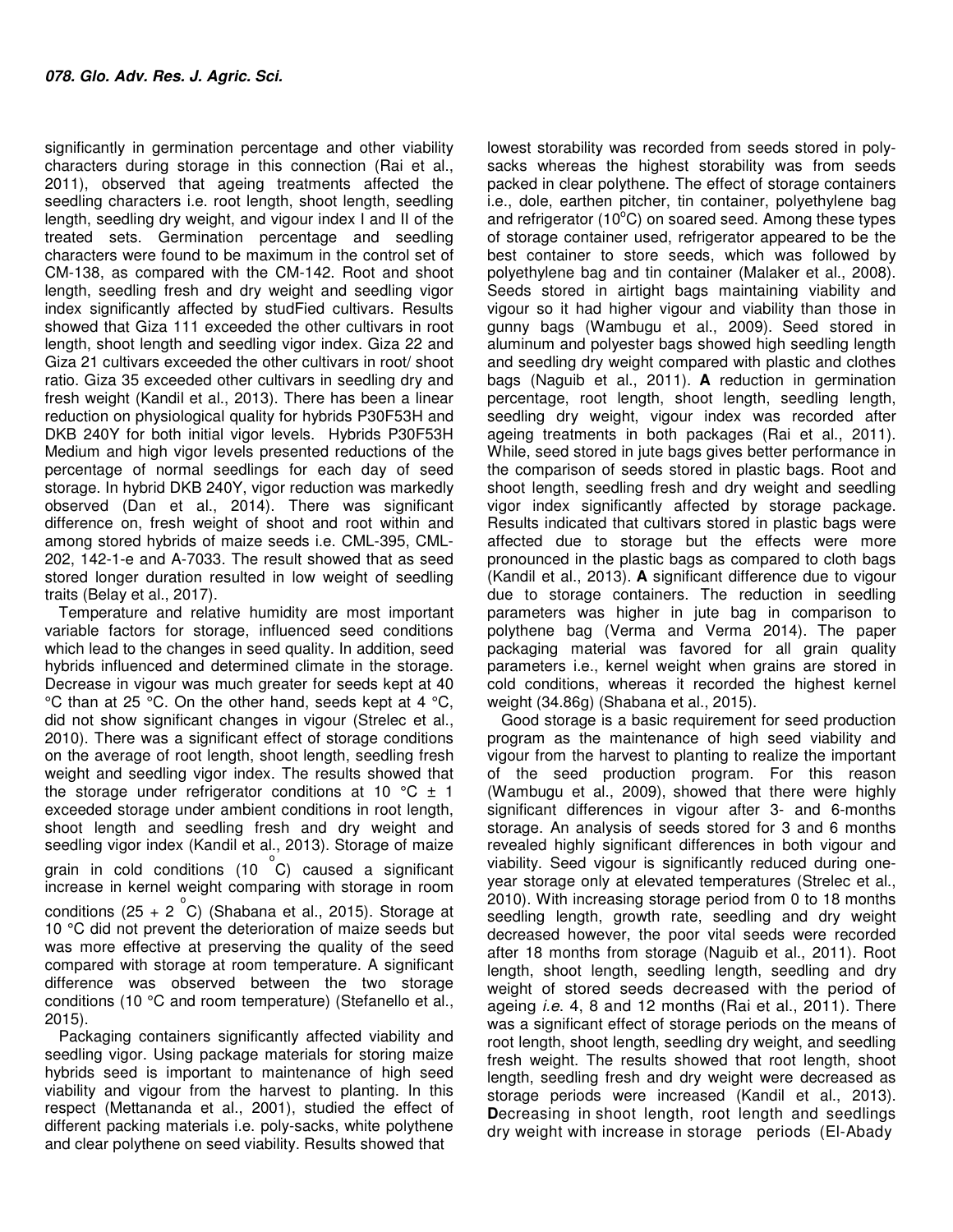2014). Acceleration time aging had significant effect on seedling weight and seedling length (Oskouei et al., 2014)**.**  "JM-216". The data shows that the highest quality parameters obtained at the end of 3 months storage and it was decreased with increasing the storage periods up to 9 months (Wani et al., 2014). As seed stored longer duration resulted in slow seedling emergence and low weight of seedling traits (Belay et al., 2017).

Therefore, the present study was aimed to study changes on seedling parameters of some maize hybrids stored for different periods under different storage condition in different storage materials and their interactions effect.

## **MATERIALS AND METHODS**

The experiment was conducted at Giza Central Seed Testing Laboratory of Central Administration for Seed Certification, Ministry of Agriculture, Egypt, during 2016 and 2018. The objective of this investigation was to study response of three single yellow hybrid maize i.e. Giza 176, Giza 168 and Giza 167 obtained from Field Crops Research Institute, Agriculture Research Centre, Egypt and storage for different periods i.e. 3, 6, 9, 12, 15, 18, 21 and 24 months under two storage conditions i.e. refrigerator conditions at  $4 \pm 1$ °C and incubator conditions at 20  $\pm$  1°C storage in three different kind of packages materials i.e. seed storage in cloth bags, plastic bags and paper bags, on seed germination characters.

#### **Treatments and Experimental Design**

The treatments were arranged in Factorial Randomized Complete Block Design (RCBD), consisted of 648 treatments combinations resulted from three single yellow hybrid maize soared for eight storage periods, two storage conditions and three different kinds of package materials. Fifty seeds of each hybrid were allowed to germinate in four replicates in rolled rowels in the germination chamber at 25  $\pm$  1 °C as per the procedure prescribed in International Seed Testing Association Rules (ISTA Rules 2018).

## **Studied Characters**

The stored maize hybrids seed subjected for determined of six seedling parameters namely, shoot length, root length, shoot fresh weight, root fresh weight, shoot dry weight and root dry weight were estimated as follows:

a. Shoot Length (cm): Average of the shoot length of the five seedlings from the seed to the tip of the leaf blade were recorded and expressed in centimeters as the shoot length.

b. Root Length (cm): Average of the root length of five seedlings from the seed to the tip of the root were recorded and expressed in centimeters (cm) as the root length.

c. Shoot Fresh Weight (mg): Average the weight of five seedling shoots were measured and expressed in milligram (mg) as the shoot fresh weight.

d. Root Fresh Weight (mg): Average the weight of five seedling roots were measure and expressed in milligram (mg) as the root fresh weight.

e. Shoot Dry Weight (mg): Average the weight of five seedling shoots were recorded and expressed in milligram (mg) after oven drying at 75 ºC for 48 h.

g. Root Dry Weight (mg): Average the weight of five seedling roots were recorded and expressed in milligram (mg) after oven drying at 75 ºC for 48 h.

## **Statistical Analysis:**

All data of this study were statistically analyzed according to the technique of variance (ANOVA) for the Factorial Randomized Complete Block Design as published by (Gomez and Gomez 1991). Least significant of difference (LSD) method was used to test the differences between treatment means at 5 % levels of probability as described by (Snedecor and Cochran 1980). The data were analyzed statistically following RCBD design by MSTAT–C computer package that developed by (Russell 1986).

## **RESULTS AND DISCUSSION**

## **Maize hybrids performance**

Concerning to the effect of studied maize hybrids the results in Table (1) clearly indicated that the means of shoot length, root length, shoot fresh weight, root fresh weight, shoot dry weight and root dry weight was significantly affected due to the studied maize hybrids. Results in Table (1) revealed that Giza 176 significantly exceeded the other studied hybrids in shoot length, root length, shoot fresh weight, root fresh weight, shoot dry weight and root dry weight. While, Giza 186 hybrids recorded the lowest values of shoot length, root length, shoot fresh weight, root fresh weight, shoot dry weight and root dry weight. The differences between genotypes might be due to the genetic factors and seed chemical composition influence the expression of seed deterioration and vigor decline. In this respect (Belay et al., 2017), reported that there were significant variations among and within parental lines for germination and emergence percentage as well seedling traits in different storage period. Numerous accounts have suggested that some varieties of maize and other species store better than others under similar conditions (Wambugu et al., 2009). This is an irreversible process and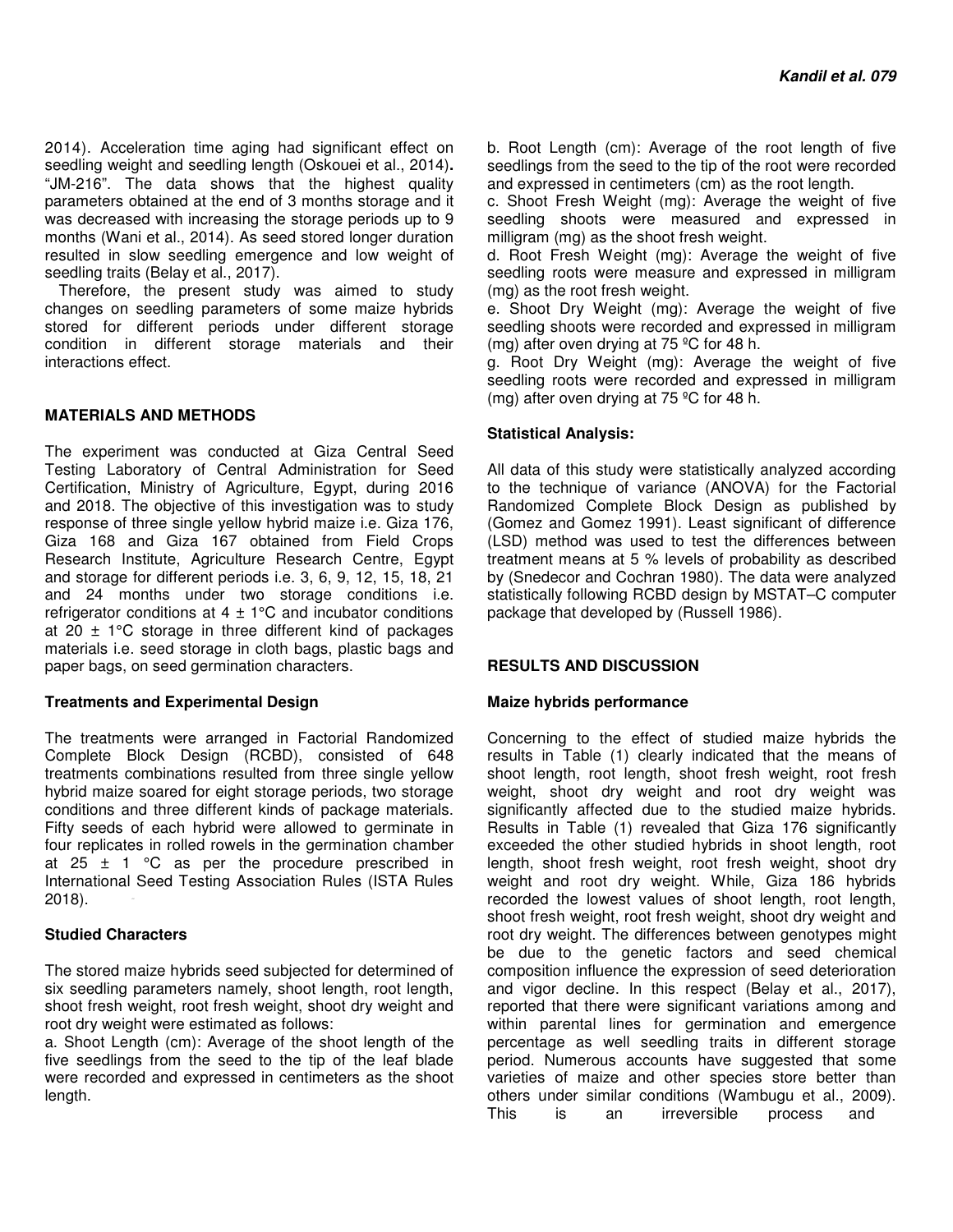| Hybrids (H)             | <b>Storage Periods (Month)</b> |              |        |                  |        |        |        |        |        |        |  |
|-------------------------|--------------------------------|--------------|--------|------------------|--------|--------|--------|--------|--------|--------|--|
|                         | 0                              | $\mathbf{3}$ | 6      | $\boldsymbol{9}$ | 12     | 15     | 18     | 21     | 24     | M      |  |
| Shoot length (cm)       |                                |              |        |                  |        |        |        |        |        |        |  |
| Giza 176                | 19.65                          | 18.00        | 16.50  | 15.09            | 13.90  | 12.50  | 11.11  | 9.73   | 8.09   | 13.84  |  |
| Giza 168                | 19.20                          | 17.28        | 15.77  | 14.08            | 12.65  | 11.17  | 9.91   | 8.62   | 7.29   | 12.89  |  |
| <b>Giza 167</b>         | 19.50                          | 17.57        | 16.08  | 14.63            | 13.40  | 11.92  | 10.64  | 9.20   | 7.70   | 13.40  |  |
| <b>LSD 5%</b>           | 0.06                           | 0.11         | 0.12   | 0.12             | 0.13   | 0.13   | 0.13   | 0.14   | 0.10   | 0.04   |  |
| Root length (cm)        |                                |              |        |                  |        |        |        |        |        |        |  |
| <b>Giza 176</b>         | 15.95                          | 14.52        | 13.38  | 12.25            | 11.28  | 10.17  | 9.04   | 7.93   | 6.61   | 11.24  |  |
| Giza 168                | 15.50                          | 13.92        | 12.72  | 11.45            | 10.25  | 9.08   | 8.05   | 7.02   | 5.89   | 10.43  |  |
| Giza 167                | 15.73                          | 14.20        | 12.97  | 11.89            | 10.90  | 9.69   | 8.63   | 7.45   | 6.20   | 10.85  |  |
| <b>LSD 5%</b>           | 0.08                           | 0.10         | 0.11   | 0.10             | 0.11   | 0.11   | 0.12   | 0.11   | 0.10   | 0.03   |  |
| Shoot fresh weight (mg) |                                |              |        |                  |        |        |        |        |        |        |  |
| <b>Giza 176</b>         | 550.13                         | 480.11       | 458.86 | 426.48           | 396.38 | 363.58 | 329.04 | 293.01 | 248.93 | 394.06 |  |
| Giza 168                | 527.55                         | 436.02       | 423.43 | 385.97           | 347.81 | 313.45 | 285.21 | 252.15 | 221.37 | 354.77 |  |
| Giza 167                | 540.08                         | 478.73       | 435.75 | 397.98           | 358.67 | 327.48 | 293.14 | 263.03 | 226.57 | 369.05 |  |
| <b>LSD 5%</b>           | 2.04                           | 3.13         | 3.79   | 3.88             | 3.83   | 3.70   | 3.79   | 3.27   | 3.30   | 1.11   |  |
| Root fresh weight (mg)  |                                |              |        |                  |        |        |        |        |        |        |  |
| Giza 176                | 215.85                         | 188.55       | 177.57 | 163.91           | 149.53 | 135.22 | 120.02 | 105.52 | 86.15  | 149.14 |  |
| Giza 168                | 211.00                         | 172.24       | 169.27 | 152.23           | 137.01 | 121.07 | 107.56 | 94.00  | 79.41  | 138.20 |  |
| <b>Giza 167</b>         | 213.05                         | 187.16       | 172.24 | 157.80           | 144.70 | 129.11 | 114.61 | 99.37  | 84.30  | 144.71 |  |
| <b>LSD 5%</b>           | 0.86                           | 1.29         | 1.49   | 1.52             | 1.51   | 1.46   | 1.54   | 1.45   | 1.13   | 0.44   |  |
| Shoot dry weight (mg)   |                                |              |        |                  |        |        |        |        |        |        |  |
| <b>Giza 176</b>         | 42.55                          | 37.68        | 36.01  | 33.47            | 30.66  | 28.53  | 25.82  | 23.00  | 19.54  | 30.81  |  |
| Giza 168                | 41.45                          | 34.31        | 33.35  | 30.28            | 27.23  | 24.61  | 22.37  | 19.80  | 17.37  | 27.86  |  |
| <b>Giza 167</b>         | 41.95                          | 36.32        | 34.31  | 31.22            | 28.15  | 25.68  | 23.07  | 20.65  | 17.96  | 28.81  |  |
| <b>LSD 5%</b>           | 0.20                           | 0.29         | 0.31   | 0.31             | 0.35   | 0.29   | 0.29   | 0.26   | 0.31   | 0.09   |  |
| Root dry weight (mg)    |                                |              |        |                  |        |        |        |        |        |        |  |
| Giza 176                | 20.38                          | 17.71        | 16.81  | 15.35            | 14.08  | 12.72  | 11.23  | 9.93   | 8.03   | 14.03  |  |
| Giza 168                | 19.65                          | 16.07        | 15.81  | 14.23            | 13.10  | 11.55  | 10.29  | 8.87   | 7.53   | 13.01  |  |
| <b>Giza 167</b>         | 19.93                          | 16.20        | 16.07  | 14.78            | 13.50  | 12.05  | 10.83  | 9.31   | 7.93   | 13.40  |  |
| <b>LSD 5%</b>           | 0.13                           | 0.13         | 0.15   | 0.19             | 0.14   | 0.13   | 0.15   | 0.13   | 0.12   | 0.04   |  |

**Table 1: Averages of shoot length (cm), root length (cm), shoot fresh weight (mg), root fresh weight (mg), shoot dry weight (mg) and root dry weight (mg) as affected by maize hybrids stored for different periods.** 

consequence of the genetic constitution of the seed, the environment during its development and its chemical composition (Stefanello et al., 2015). It could be noticed that Giza 176 hybrid surpassed Giza 167 hybrid and Giza 168 hybrid in shoot length, root length, shoot fresh weight, root fresh weight, shoot dry weight and root dry weight, by 3.15, 3.44, 6.35, 2.98, 6.48 and 4.47 %, respectively, and by 6.90, 7.16, 9.97, 7.34, 9.56 and 7.23 %, respectively. Regarding to the results presented in Table (1) the shoot length, root length, shoot fresh weight, root fresh weight, shoot dry weight and root dry weight significantly affected maize hybrids stored for different periods. Results showed

that Giza 176 hybrid surpassed other hybrids in shoot length, root length, shoot fresh weight, root fresh weight, shoot dry weight and root dry weight from pre-storage to end of storage period followed by Giza 167 hybrid. While the lowest means of shoot length, root length, shoot fresh weight, root fresh weight, shoot dry weight and root dry weight was obtained from storage Giza 168 for 24 months. In this respect (Rai et al., 2011), reported that mitotic index values could be reduced due to ageing in the root meristems of maize; which can also be attributed to mitotic inhibitions. Mitotic inhibition by ageing can be attributed to blocking of mitotic cycle, which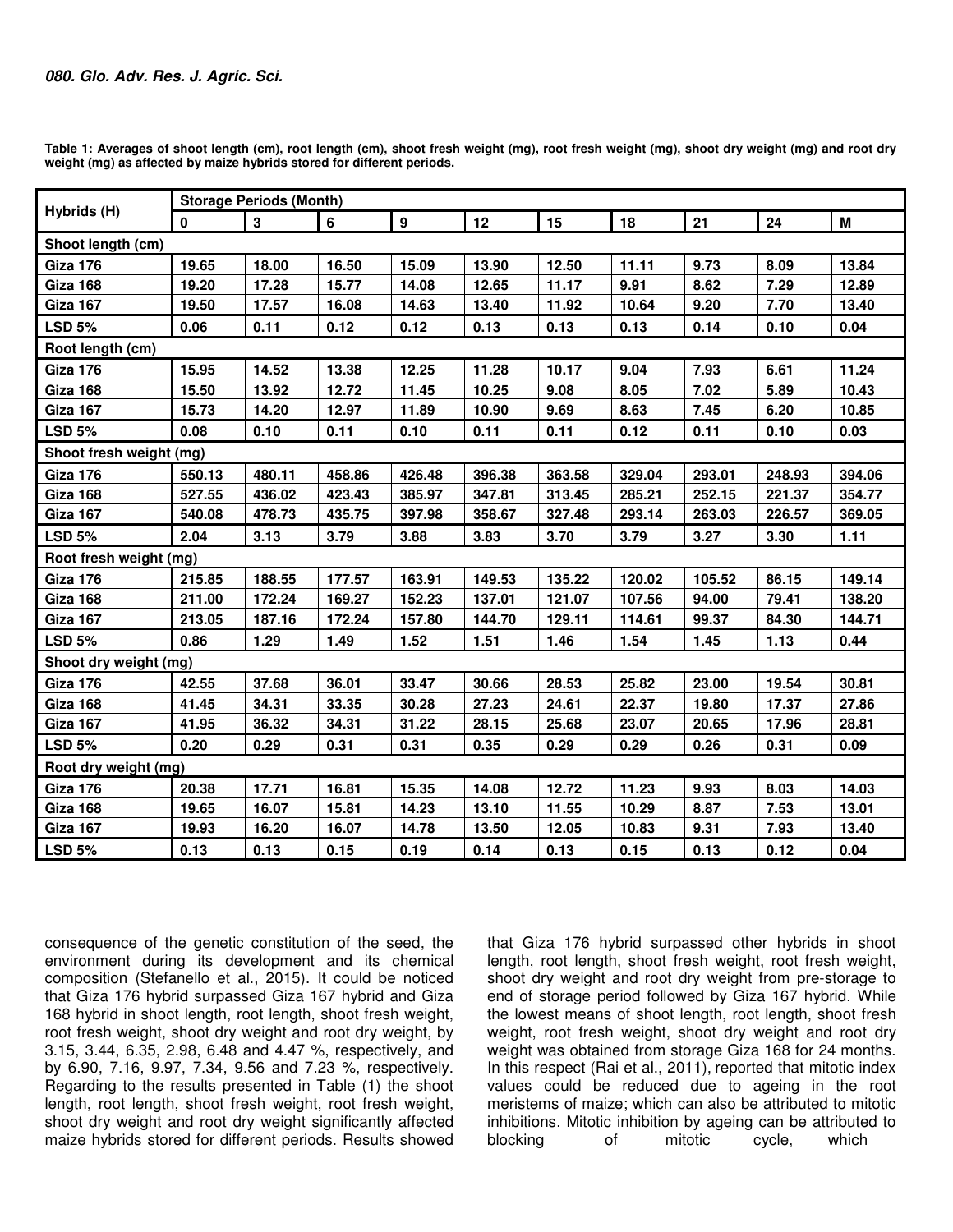may result from prolonged G2 period or to defective DNA synthesis. Cytological observations of dividing cells revealed an abundance of chromosomal irregularities, which were directly proportional to the durations of ageing treatment. These results are in good accordance with those obtained by (Rai et al., 2011; Kandil et al., 2013; Dan et al., 2014; Belay et al., 2017).

#### **Storage conditions effects**

length, shoot fresh weight, root fresh weight, shoot dry Results in Table (2) reported that the storage conditions had significant effect on averages length of shoots and roots, fresh weight of shoots and roots and dry weight of shoots and roots. The results clearly indicated that storage under refrigerator conditions at  $4^{\circ}C \pm 1$  surpassed storage under incubator conditions at  $20^{\circ}C \pm 1$  in shoot length, root weight and root dry weight by 6.71, 5.67, 8.13, 6.32, 8.35 and 5.19 %, respectively. In this respect (Stefanello et al., 2015), reported the temperature increases the rate of metabolic and enzymatic reactions causing acceleration in the rate of deterioration. During the storage of maize seeds, a high temperature accelerates respiration, which directly affects the rate of chemical reactions as well as the activity of microorganisms. These microorganisms attack the seeds and in combination with metabolic processes, accelerate the deterioration of the seeds and can produce toxins that damage membranes and inhibit seed germination. These results are in good harmony with those obtained by (Kandil et al., 2013; Strelec et al., 2010; Shabana et al., 2015; Stefanello et al., 2015). Averages of shoot length, root length, shoot fresh weight, root fresh weight, shoot dry weight and root dry weight at different storage periods as affected by storage conditions shown in Table (2). The results clearly showed that the highest averages of shoot length, root length, shoot fresh weight, root fresh weight, shoot dry weight and root dry weight was obtained from pre-storage treatment without significant differences between them followed by storage under refrigerator condition at  $4^{\circ}C \pm 1$  for 3 months. The lowest values of averages of shoot length, root length, shoot fresh weight, root fresh weight, shoot dry weight and root dry weight was obtained from storage under incubator conditions at  $20^{\circ}$ C  $\pm$  1 for 24 months. These results are in good agreement with those (Kandil et al., 2013; Strelec et al., 2010; Stefanello et al., 2015).

## **Storage Package Materials Effects**

Regarding to the effect of package materials the results in Table (3) clearly indicated that averages length of shoots and roots, fresh weight of shoots and roots and dry weight of shoots and roots was significantly affected due to the package materials. Results in Table (3) revealed that the highest shoot length, root length, shoot fresh weight, root fresh weight, shoot dry weight and root dry weight was

obtained from storage maize seeds in cloth bags followed by paper bags. While, stored maize seeds in plastic bags recorded the lowest values of shoot length, root length, shoot fresh weight, root fresh weight, shoot dry weight and root dry weight. In this respect (Rai et al., 2011), suggest that the seed stored in jute bags enhances the storage life of maize seeds as compared to plastic bags. Seeds of inbred CM-138 showed better storability as compared with inbred CM-142.

The results in Table (3) clearly indicated that the highest shoot length, root length, shoot fresh weight, root fresh weight, shoot dry weight and root dry weight was obtained from pre-storage treatments without significant differences between them followed by storage maize seeds in cloth for 3 months. In addition, the lowest shoot length, root length, shoot fresh weight, root fresh weight, shoot dry weight and root dry weight was obtained from storage maize hybrids in plastic bags for 24 months. These results are in good agreement with those reported by (Rai et al., 2011; Kandil et al., 2013; Shabana et al., 2015; Mettananda et al., 2001; Wambugu et al., 2009; Verma and Verma 2014).

## **Storage Periods Effects**

The results showed a significant effect of storage periods on the means of shoot length, root length, shoot fresh weight, root fresh weight, shoot dry weight and root dry weight (Table 4). The results showed that shoot length, root length, shoot fresh weight, root fresh weight, shoot dry weight and root dry weight were decreased as storage periods were increased. Results clearly indicated that before storage treatments significantly exceeded the other storage periods in shoot length, root length, shoot fresh weight, root fresh weight, shoot dry weight and root dry weight followed by after 3 months. While, after 24 months from storage recorded lowest shoot length, root length, shoot fresh weight, root fresh weight, shoot dry weight and root dry weight. In this regard, the decline in shoot length, root length, shoot fresh weight, root fresh weight, shoot dry weight and root dry weight with increase of storage periods might be due to their genetic differences age induced deterioration, inherent differences in seed structure and composition (Manomani 2002).

Seed stored for longer period would impact on chromosomal aberration, DNA can be damaged and or protein degradation thus causes the seed deterioration might be resulted in loss seed germination potential and seedling establishment (Whittle 2006)**.** It could be concluded that increasing storage periods from 3, 6, 9, 12, 15, 18, 21 and 24 months decreased shoot length by 9.42, 17.15, 24.95, 31.53, 39.02, 45.76, 52.77 and 60.45 %, respectively compared with shoot length before storage. Increasing storage periods from 3, 6, 9, 12, 15, 18, 21 and 24 months decreased root length by 9.60, 17.19, 24.55, 31.27, 38.65, 45.48, 52.53 and 60.35 %, respectively compared with root length before storage. Increasing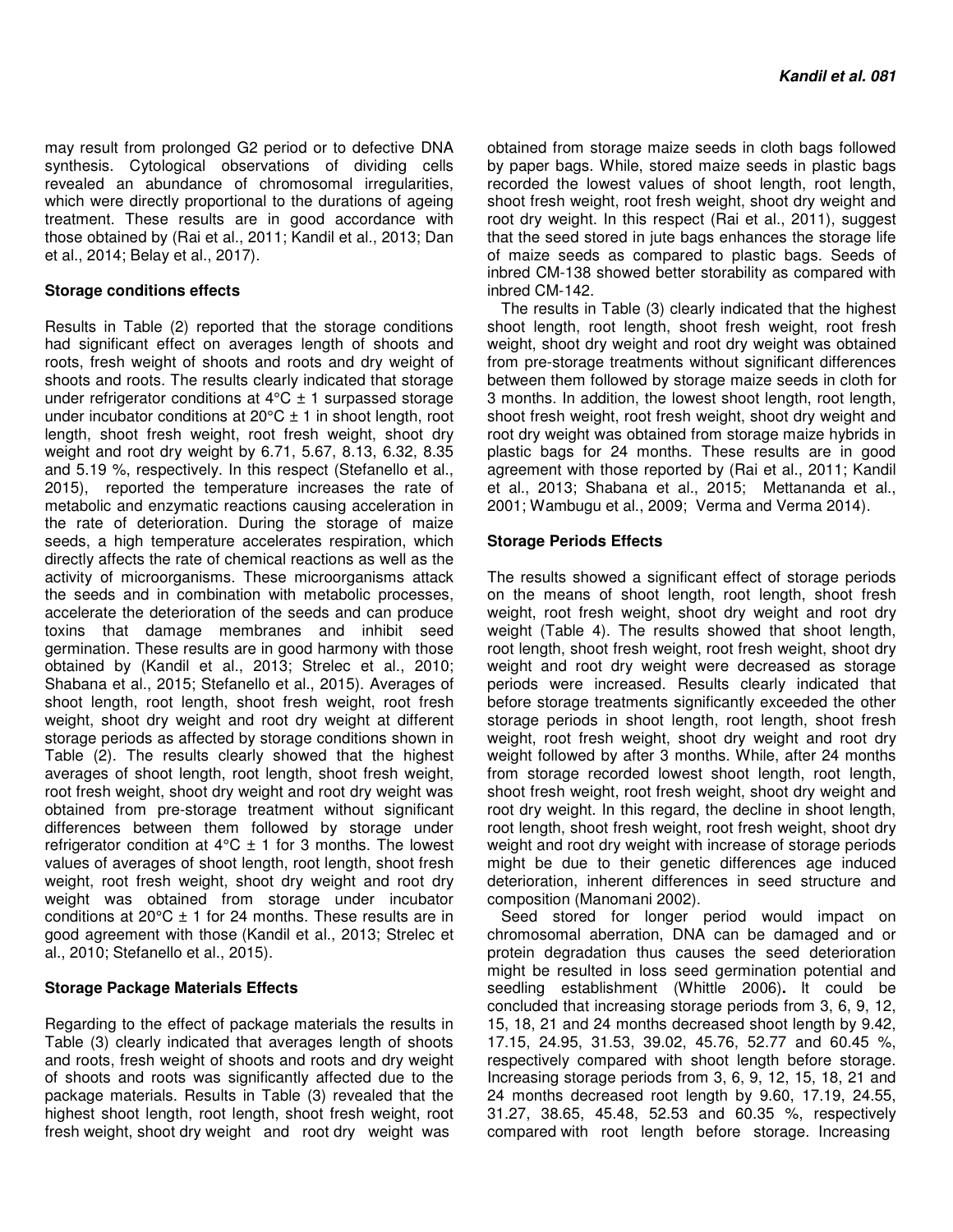**Storage conditions (C) Storage Periods (Month) 0 3 6 9 12 15 18 21 24 M Shoot length (cm) Refrigerator Conditions (4°C±1) 19.45 18.18 16.67 15.01 13.81 12.41 11.02 9.73 8.29 13.84 Incubator Conditions (20°C±1) 19.45 17.05 15.56 14.19 12.83 11.32 10.08 8.64 7.09 12.91 Sig. NS \* \* \* \* \* \* \* \* \***  H x C | NS | NS | NS | NS | NS | NS | NS | NS | NS **Root length (cm) Refrigerator Conditions (4°C±1) 15.73 14.51 13.36 12.13 11.13 10.05 8.92 7.88 6.69 11.16 Incubator Conditions (20°C±1) 15.73 13.92 12.68 11.60 10.49 9.24 8.23 7.05 5.78 10.52 Sig. NS \* \* \* \* \* \* \* \* \***  H x C | NS | NS | NS | NS | NS | NS | NS | NS | NS **Shoot fresh weight (mg) Refrigerator Conditions (4°C±1) 539.25 479.83 455.85 420.94 385.46 355.14 319.62 288.35 251.32 388.42 Incubator Conditions (20°C±1) 539.25 450.08 422.85 386.01 349.79 314.52 285.31 250.44 213.26 356.83 Sig. NS \* \* \* \* \* \* \* \* \***  H x C | NS | NS | NS | NS | NS | NS | NS | NS | NS **Root fresh weight (mg) Refrigerator Conditions (4°C±1) 213.30 187.38 178.06 162.04 148.65 134.43 119.29 105.68 89.66 148.72 Incubator Conditions (20°C±1) 213.30 177.92 168.00 153.92 138.85 122.50 108.84 93.58 76.91 139.31 Sig. NS \* \* \* \* \* \* \* \* \***  H x C | NS | NS | NS | NS | NS | NS | NS | NS | NS **Shoot dry weight (mg) Refrigerator Conditions (4°C±1) 41.98 37.30 35.92 33.02 30.23 27.85 25.09 22.63 19.86 30.43 Incubator Conditions (20°C±1) 41.98 34.90 33.19 30.29 27.13 24.70 22.42 19.66 16.73 27.89 Sig. NS \* \* \* \* \* \* \* \* \***  H x C | NS | NS | NS | NS | NS | NS | NS | NS | NS **Root dry weight (mg) Refrigerator Conditions (4°C±1) 19.98 17.14 16.58 15.05 13.88 12.54 11.15 9.86 8.35 13.84 Incubator Conditions (20°C±1) 19.98 16.18 15.88 14.52 13.25 11.68 10.42 8.88 7.30 13.12 Sig. NS \* \* \* \* \* \* \* \* \***  H x C | NS | NS | NS | NS | NS | NS | NS | NS | NS

**Table 2: Averages of shoot length (cm), root length (cm), shoot fresh weight (mg), root fresh weight (mg), shoot dry weight (mg) and root dry weight (mg) as affected by storage conditions.**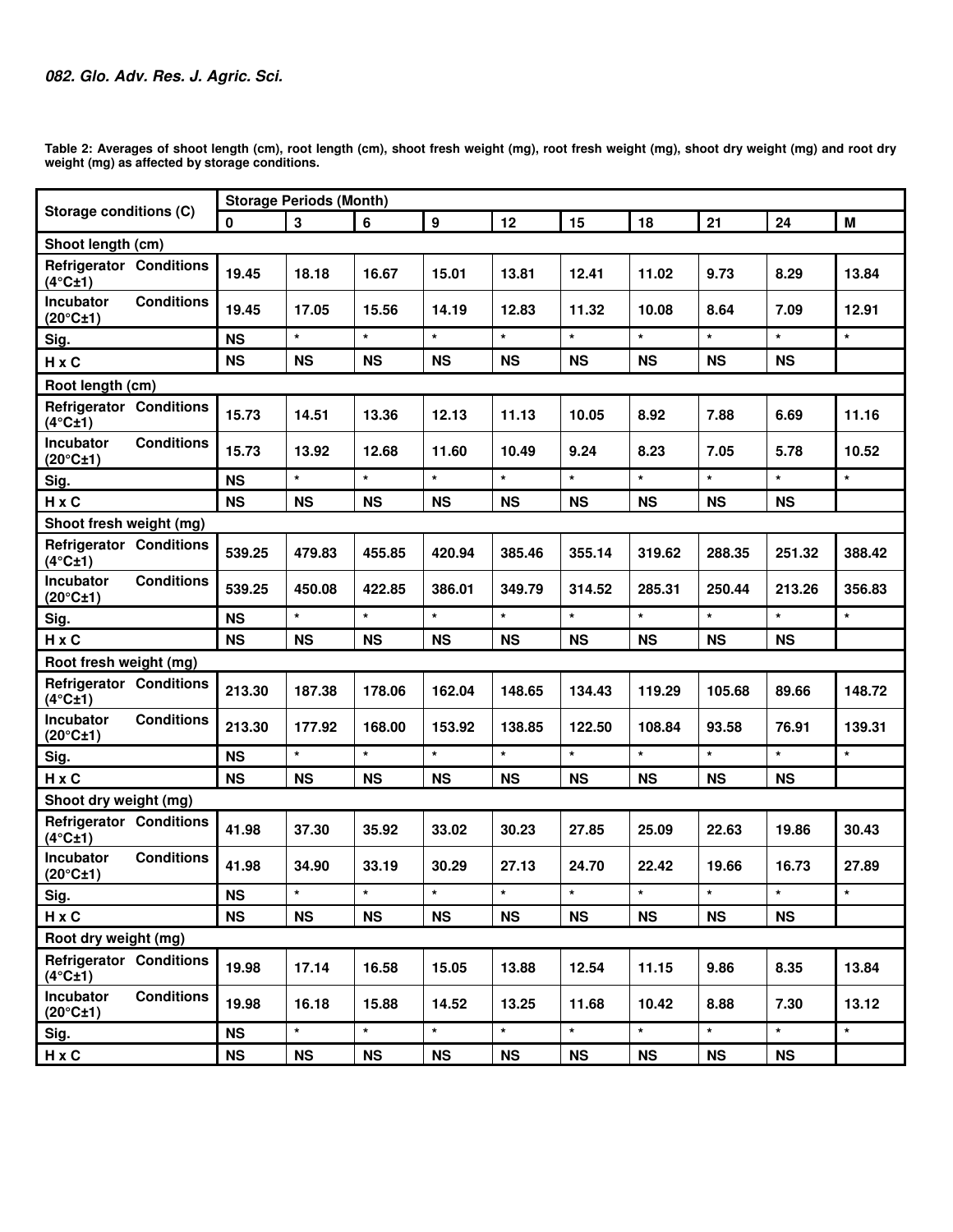**Table 3: Averages of shoot length (cm), root length (cm), shoot fresh weight (mg), root fresh weight (mg), shoot dry weight (mg) and root dry weight (mg) as affected by storage package materials.** 

| Package Materials       | <b>Storage Periods (Month)</b> |              |                |                  |           |           |           |           |           |        |
|-------------------------|--------------------------------|--------------|----------------|------------------|-----------|-----------|-----------|-----------|-----------|--------|
| (P)                     | $\mathbf 0$                    | $\mathbf{3}$ | $6\phantom{a}$ | $\boldsymbol{9}$ | 12        | 15        | 18        | 21        | 24        | M      |
| Shoot length (cm)       |                                |              |                |                  |           |           |           |           |           |        |
| <b>Paper Package</b>    | 19.45                          | 17.70        | 16.44          | 14.75            | 13.57     | 12.05     | 10.71     | 9.44      | 7.88      | 13.56  |
| <b>Plastic Package</b>  | 19.45                          | 17.19        | 15.25          | 13.82            | 12.40     | 10.96     | 9.72      | 8.40      | 7.00      | 12.69  |
| <b>Cloth Package</b>    | 19.45                          | 17.96        | 16.65          | 15.22            | 13.99     | 12.58     | 11.23     | 9.73      | 8.20      | 13.89  |
| <b>LSD 5%</b>           | <b>NS</b>                      | 0.11         | 0.12           | 0.12             | 0.13      | 0.13      | 0.13      | 0.14      | 0.10      | 0.04   |
| $H \times P$            | <b>NS</b>                      | <b>NS</b>    | <b>NS</b>      | <b>NS</b>        | <b>NS</b> | <b>NS</b> | <b>NS</b> | <b>NS</b> | <b>NS</b> |        |
| $C \times P$            | <b>NS</b>                      | <b>NS</b>    | <b>NS</b>      | <b>NS</b>        | <b>NS</b> | <b>NS</b> | <b>NS</b> | <b>NS</b> | <b>NS</b> |        |
| $H \times C \times P$   | <b>NS</b>                      | <b>NS</b>    | <b>NS</b>      | <b>NS</b>        | <b>NS</b> | <b>NS</b> | <b>NS</b> | <b>NS</b> | <b>NS</b> |        |
| Root length (cm)        |                                |              |                |                  |           |           |           |           |           |        |
| <b>Paper Package</b>    | 15.73                          | 14.25        | 13.33          | 12.00            | 11.02     | 9.80      | 8.73      | 7.68      | 6.43      | 11.00  |
| <b>Plastic Package</b>  | 15.73                          | 13.91        | 12.39          | 11.25            | 10.02     | 8.93      | 7.92      | 6.87      | 5.69      | 10.30  |
| <b>Cloth Package</b>    | 15.73                          | 14.48        | 13.35          | 12.34            | 11.39     | 10.21     | 9.08      | 7.85      | 6.59      | 11.22  |
| <b>LSD 5%</b>           | <b>NS</b>                      | 0.10         | 0.11           | 0.10             | 0.11      | 0.11      | 0.12      | 0.11      | 0.10      | 0.03   |
| $H \times P$            | <b>NS</b>                      | <b>NS</b>    | <b>NS</b>      | <b>NS</b>        | <b>NS</b> | <b>NS</b> | <b>NS</b> | <b>NS</b> | <b>NS</b> |        |
| $C \times P$            | <b>NS</b>                      | <b>NS</b>    | <b>NS</b>      | <b>NS</b>        | <b>NS</b> | <b>NS</b> | <b>NS</b> | <b>NS</b> | <b>NS</b> |        |
| $H \times C \times P$   | <b>NS</b>                      | <b>NS</b>    | <b>NS</b>      | <b>NS</b>        | <b>NS</b> | <b>NS</b> | <b>NS</b> | <b>NS</b> | <b>NS</b> |        |
| Shoot fresh weight (mg) |                                |              |                |                  |           |           |           |           |           |        |
| Paper Package           | 539.25                         | 474.14       | 452.55         | 410.75           | 372.53    | 336.57    | 302.28    | 269.75    | 237.77    | 377.29 |
| <b>Plastic Package</b>  | 539.25                         | 435.84       | 403.21         | 370.42           | 332.79    | 301.75    | 270.56    | 240.73    | 204.31    | 344.32 |
| <b>Cloth Package</b>    | 539.25                         | 484.88       | 462.28         | 429.26           | 397.54    | 366.18    | 334.55    | 297.72    | 254.79    | 396.27 |
| <b>LSD 5%</b>           | <b>NS</b>                      | 3.13         | 3.79           | 3.88             | 3.83      | 3.70      | 3.79      | 3.27      | 3.30      | 1.11   |
| $H \times P$            | <b>NS</b>                      | <b>NS</b>    | <b>NS</b>      | <b>NS</b>        | <b>NS</b> | <b>NS</b> | <b>NS</b> | <b>NS</b> | <b>NS</b> |        |
| $C \times P$            | <b>NS</b>                      | <b>NS</b>    | <b>NS</b>      | <b>NS</b>        | <b>NS</b> | <b>NS</b> | <b>NS</b> | <b>NS</b> | <b>NS</b> |        |
| $H \times C \times P$   | <b>NS</b>                      | <b>NS</b>    | <b>NS</b>      | <b>NS</b>        | <b>NS</b> | <b>NS</b> | <b>NS</b> | <b>NS</b> | <b>NS</b> |        |
| Root fresh weight (mg)  |                                |              |                |                  |           |           |           |           |           |        |
| Paper Package           | 213.30                         | 186.45       | 179.45         | 162.02           | 148.58    | 132.58    | 117.19    | 103.99    | 86.29     | 147.76 |
| <b>Plastic Package</b>  | 213.30                         | 171.34       | 158.41         | 144.71           | 129.09    | 114.68    | 101.48    | 88.09     | 73.25     | 132.70 |
| <b>Cloth Package</b>    | 213.30                         | 190.15       | 181.22         | 167.21           | 153.58    | 138.15    | 123.53    | 106.81    | 90.32     | 151.59 |
| <b>LSD 5%</b>           | <b>NS</b>                      | 1.29         | 1.49           | 1.52             | 1.51      | 1.46      | 1.54      | 1.45      | 1.13      | 0.44   |
| $H \times P$            | <b>NS</b>                      | <b>NS</b>    | <b>NS</b>      | <b>NS</b>        | <b>NS</b> | <b>NS</b> | <b>NS</b> | <b>NS</b> | <b>NS</b> |        |
| $C \times P$            | <b>NS</b>                      | <b>NS</b>    | <b>NS</b>      | <b>NS</b>        | <b>NS</b> | <b>NS</b> | <b>NS</b> | <b>NS</b> | <b>NS</b> |        |
| $H \times C \times P$   | <b>NS</b>                      | NS           | NS             | NS               | <b>NS</b> | NS        | <b>NS</b> | NS        | <b>NS</b> |        |
| Shoot dry weight (mg)   |                                |              |                |                  |           |           |           |           |           |        |
| <b>Paper Package</b>    | 41.98                          | 36.88        | 35.63          | 32.24            | 28.77     | 26.44     | 23.79     | 21.17     | 18.77     | 29.52  |
| <b>Plastic Package</b>  | 41.98                          | 33.80        | 31.65          | 29.06            | 26.10     | 23.68     | 21.25     | 18.91     | 16.04     | 26.94  |
| <b>Cloth Package</b>    | 41.98                          | 37.63        | 36.39          | 33.67            | 31.17     | 28.71     | 26.22     | 23.37     | 20.06     | 31.02  |
| <b>LSD 5%</b>           | <b>NS</b>                      | 0.29         | 0.31           | 0.31             | 0.35      | 0.29      | 0.29      | 0.26      | 0.31      | 0.09   |
| $H \times P$            | <b>NS</b>                      | <b>NS</b>    | <b>NS</b>      | <b>NS</b>        | <b>NS</b> | <b>NS</b> | <b>NS</b> | <b>NS</b> | <b>NS</b> |        |
| $C \times P$            | <b>NS</b>                      | <b>NS</b>    | <b>NS</b>      | <b>NS</b>        | <b>NS</b> | <b>NS</b> | <b>NS</b> | <b>NS</b> | <b>NS</b> |        |
| $H \times C \times P$   | <b>NS</b>                      | <b>NS</b>    | <b>NS</b>      | <b>NS</b>        | <b>NS</b> | <b>NS</b> | NS        | <b>NS</b> | <b>NS</b> |        |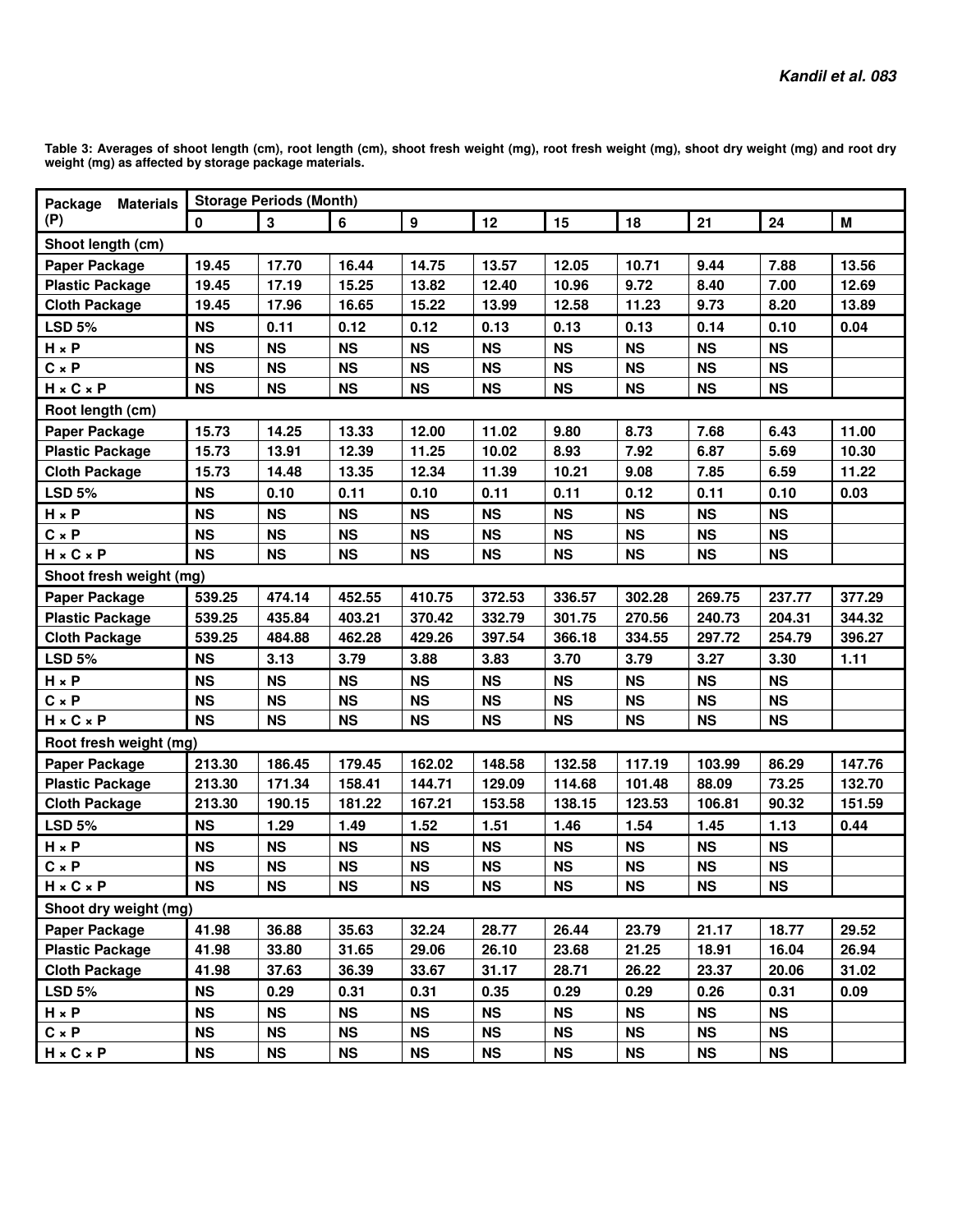**Table 3:** Continue

| Root dry weight (mg)   |           |           |           |           |           |           |           |           |           |       |
|------------------------|-----------|-----------|-----------|-----------|-----------|-----------|-----------|-----------|-----------|-------|
| <b>Paper Package</b>   | 19.98     | 17.01     | 16.71     | 15.08     | 13.86     | 12.35     | 10.93     | 9.67      | 7.93      | 13.73 |
| <b>Plastic Package</b> | 19.98     | 15.57     | 15.11     | 13.79     | 12.50     | 11.07     | 9.90      | 8.43      | 7.05      | 12.60 |
| <b>Cloth Package</b>   | 19.98     | 17.41     | 16.88     | 15.49     | 14.33     | 12.91     | 11.53     | 10.00     | 8.49      | 14.11 |
| <b>LSD 5%</b>          | <b>NS</b> | 0.13      | 0.15      | 0.19      | 0.14      | 0.13      | 0.15      | 0.13      | 0.12      | 0.04  |
| $H \times P$           | <b>NS</b> | <b>NS</b> | <b>NS</b> | <b>NS</b> | <b>NS</b> | <b>NS</b> | <b>NS</b> | <b>NS</b> | <b>NS</b> |       |
| $C \times P$           | <b>NS</b> | <b>NS</b> | <b>NS</b> | <b>NS</b> | <b>NS</b> | <b>NS</b> | <b>NS</b> | <b>NS</b> | <b>NS</b> |       |
| $H \times C \times P$  | <b>NS</b> | <b>NS</b> | <b>NS</b> | <b>NS</b> | <b>NS</b> | <b>NS</b> | <b>NS</b> | <b>NS</b> | <b>NS</b> |       |

**Table 4: Averages of shoot length (cm), root length (cm), shoot fresh weight (mg), root fresh weight (mg), shoot dry weight (mg) and root dry weight (mg) as affected by storage periods.** 

| <b>Storage Periods (month)</b> | <b>Shoot length</b><br>(cm) | Root length<br>(cm) | <b>Shoot fresh</b><br>weight (mg) | <b>Root fresh</b><br>weight (mg) | Shoot dry<br>weight (mg) | Shoot dry<br>weight (mg) |
|--------------------------------|-----------------------------|---------------------|-----------------------------------|----------------------------------|--------------------------|--------------------------|
| 0 (Pre-storage)                | 19.45                       | 15.73               | 539.25                            | 213.30                           | 41.98                    | 19.98                    |
| 3 months                       | 17.62                       | 14.22               | 464.96                            | 182.65                           | 36.10                    | 16.66                    |
| 6 months                       | 16.11                       | 13.02               | 439.35                            | 173.03                           | 34.56                    | 16.23                    |
| 9 months                       | 14.60                       | 11.86               | 403.48                            | 157.98                           | 31.66                    | 14.79                    |
| 12 months                      | 13.32                       | 10.81               | 367.62                            | 143.75                           | 28.68                    | 13.56                    |
| 15 months                      | 11.86                       | 9.65                | 334.83                            | 128.47                           | 26.28                    | 12.11                    |
| 18 months                      | 10.55                       | 8.57                | 302.46                            | 114.06                           | 23.75                    | 10.78                    |
| 21 months                      | 9.19                        | 7.47                | 269.40                            | 99.63                            | 21.15                    | 9.37                     |
| 24 months                      | 7.69                        | 6.23                | 232.29                            | 83.29                            | 18.29                    | 7.83                     |
| LSD <sub>5%</sub>              | 0.07                        | 0.06                | 1.93                              | 0.77                             | 0.16                     | 0.08                     |

storage periods from 3, 6, 9, 12, 15, 18, 21 and 24 months decreased shoot fresh weight by 13.78, 18.53, 25.18, 31.83, 37.91, 43.91, 50.04 and 56.92 %, respectively compared with shoot fresh weight before storage. Increasing storage periods from 3, 6, 9, 12, 15, 18, 21 and 24 months decreased root fresh weight by 14.37, 18.88, 25.94, 32.6, 39.77, 46.52, 53.29 and 60.95 %, respectively compared with root fresh weight before storage. Increasing storage periods from 3, 6, 9, 12, 15, 18, 21 and 24 months decreased shoot dry weight by 14.01, 17.69, 24.60, 31.69, 37.41, 43.43, 49.63 and 56.43 %, respectively compared with shoot dry weight before storage. Increasing storage periods from 3, 6, 9, 12, 15, 18, 21 and 24 months decreased root dry weight by 16.62, 18.77, 26.01, 32.12, 39.41, 46.03, 53.11 and 60.84 %, respectively compared with root dry weight before storage. The differences in final germination percentages and other seedling characters due to storage periods might be due to chromosomal damages which causes of reduced germination and other seedling characters as compared to control<sup>2</sup>. In addition,  $23$ reported that total carbohydrate decreased and increase in lipid per oxidation and seed viability influenced during storage. These results are in good agreement with those reported by (Rai et al., 2011; Kandil et al., 2013; Belay et al., 2017; Strelec et al., 2010; Wambugu et al., 2009; Naguib et al., 2011; El-Abady 2014; Oskouei et al., 2014; Wani et al., 2014).

## **CONCLUSION**

It could be concluded that increasing storage period is associated with decreases in all the studied seedling parameters. To maximize maize hybrids seedling parameters, it should be storage Giza 176 hybrid under refrigerator conditions (4°C±1) seeds in cloth bags up to 12 months.

#### **REFERENCE**

Belay G, Chibsa T, Keno T, Denbi Y (2017). Effect of Storage Period on Seed Germination of Different Maize Parental Lines. Journal of Natural Sciences Research, 7 (4): 9 – 14. https://www.iiste.org/Journals/index.php/JNSR/article/viewFile/35604/3 6627

Dan LG, de Moraes A, de Lucca B, Piccinin GG, de Almeida H, Dan T, Ricci T, Scapim CA (2014). Influence of bioregulator on physiological quality of maize seed during storage. Comunicata Scientiae, 5(3): 286  $-$  294.

https://comunicatascientiae.com.br/comunicata/article/view/373/www.c npq.br